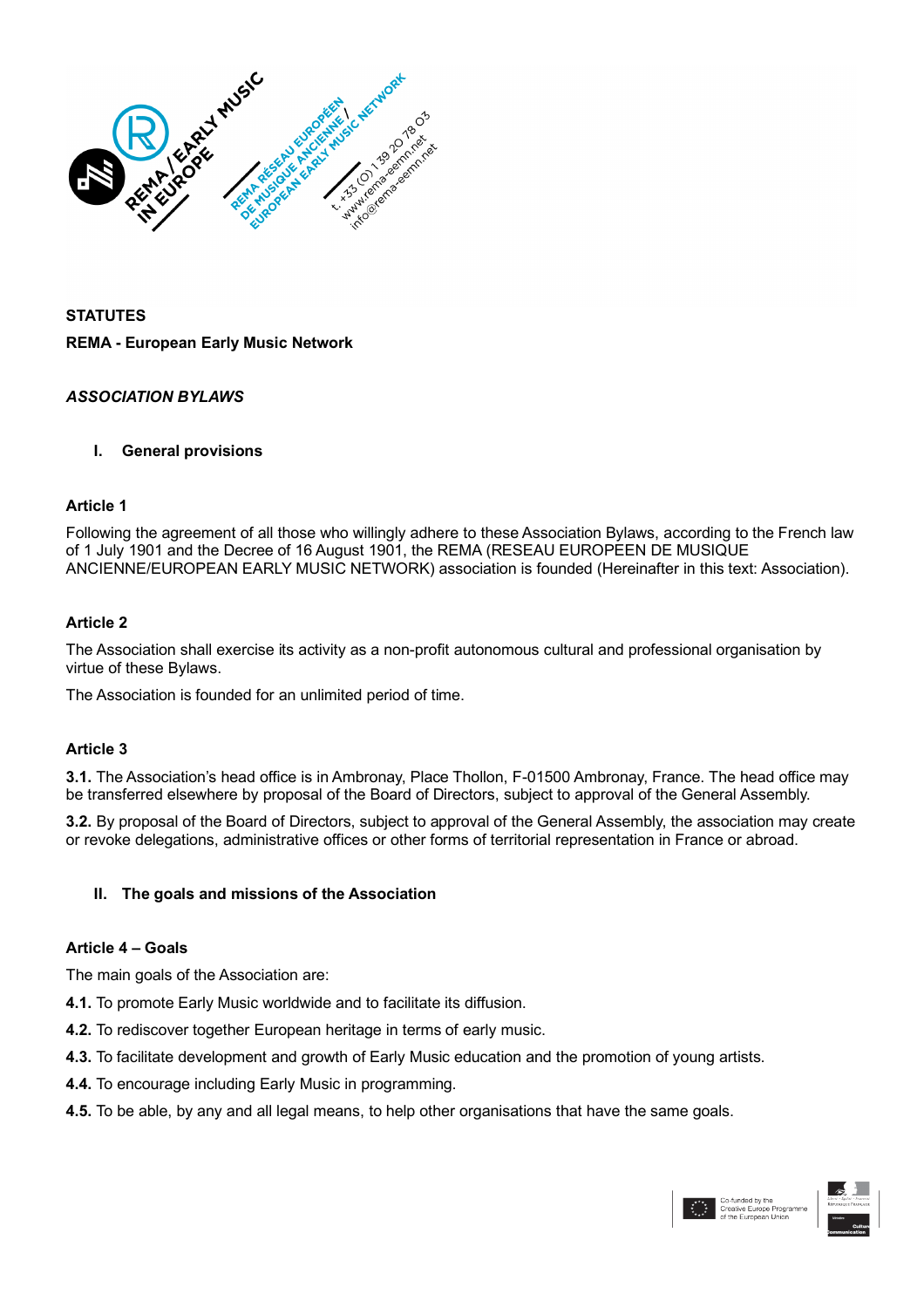

#### **Article 5 – Objectives**

To achieve its goals, the Association will notably:

**5.1.** Organise conferences, conventions and symposiums that focus on finding solutions to the problems regarding the rediscovery and promotion of European Early Music.

**5.2.** Cooperate with associations, organisations and institutions with similar aims, in particular with European cultural networks.

**5.3.** Provide information, a service for all members.

**5.4.** Publish the results of work groups, conventions, symposiums and conferences in the field of Early Music.

## **III. Members of the Association**

#### **Article 6 – Membership**

**6.1.** The association is composed of:

- Active members
- Associated members
- Individual members
- Honorary members.

Professional performing groups (orchestras, choirs etc.) cannot be members of the network.

Exceptions to this rule are possible, by decision of the Board of Directors

#### **6.2.** Active members

**6.2.1.** Active members may only be legal entities, public or private associations or organisations, which have an active role as organisers and promoters of early music.

**6.2.2.** The active members are directly involved in the development of the Association. Such members have voting rights at the General Assembly.

**6.2.3.** Active members are represented by an official delegate, whose must be registered with the Executive Board when joining the Association, and and at any time following changes in staff.

#### **6.3.** Associate members

**6.3.1.** The associate members may be organisations, European cultural networks or associations whose goals are in accordance with Association Bylaws.

**6.3.2.** The associate members have an advisory role at the General Assembly.

**6.3.3.** In the case of an exchange of membership, the membership fee is equivalent to the membership fee of the other organisation.

**6.4.** Individual members

**6.4.1.** Individual members may be natural persons who are in support of the goals of the Association.



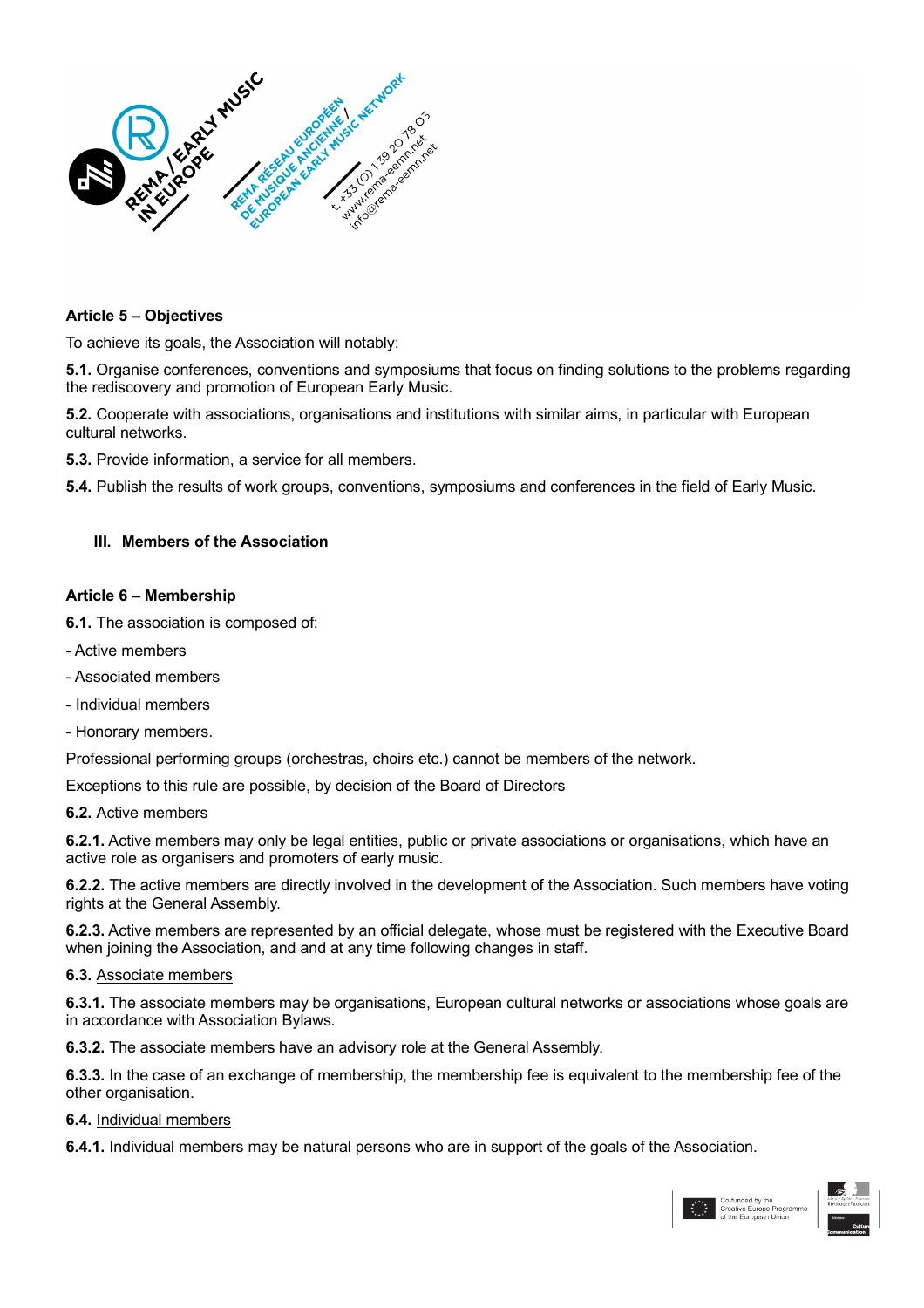

**6.4.2.** The individual members have an advisory role at the General Assembly.

#### **6.5.** Honorary members

**6.5.1.** Honorary members may be natural persons or legal entities duly represented who are particularly distinguished in the field of early music.

**6.5.2.** Honorary members have an advisory role at the General Assembly.

**6.5.3.** Honorary members are co-opted by the General Assembly following their proposal by the Board of Directors, ruling on a 2/3 majority of present members.

# **Article 7 – Application process**

**7.1.** Applications to join the Association are sent to the Executive Board which prepares the process of admission to submit the application to the Board of Directors.

**7.2.** To be accepted as a member, applications for Active, Associate and Individual membership will be decided by a 2/3 majority of the members present at the meeting of the Board of Directors.

**7.3.** Rejected applications do not need to be justified.

**7.4.** An organisation, whose application has been rejected, can apply again in the future.

#### **Article 8: Membership fee**

**8.1.** Active, Associate and Individual members shall pay an annual fee.

**8.2.** The membership fee will be set by the General Assembly, as will possible extraordinary payments by the members.

**8.3.** All members must pay the fee, before the end of the French fiscal year (31 December).

**8.4.** Membership of the Association is automatically suspended on 15 February of the following year if a member has not paid its annual fee by 31 December. The suspended member loses the right to use the REMA logo, the right to vote, and the right to be elected.

**8.4.1.** Upon special request, the member may remain on the members' list on the Association's website for one year, without reference to the name of its representative. The name of the organisation will appear with the words "suspended member". It may continue to receive correspondence from REMA by e-mail for one year (until 31 December of the following year) but such member's activities will not be promoted.

**8.4.2.** During the following year, it may automatically resume membership by paying the fee for both years.

**8.4.3.** If the member does not settle its debts with REMA during the following year, it will be automatically excluded by 31 December of that year. If it wishes to rejoin REMA, it must go through the membership process again.

#### **Article 9 – Termination and suspension of membership**

Membership of the Association may be terminated by:

**9.1.** Death (natural person) or dissolution (legal entity)

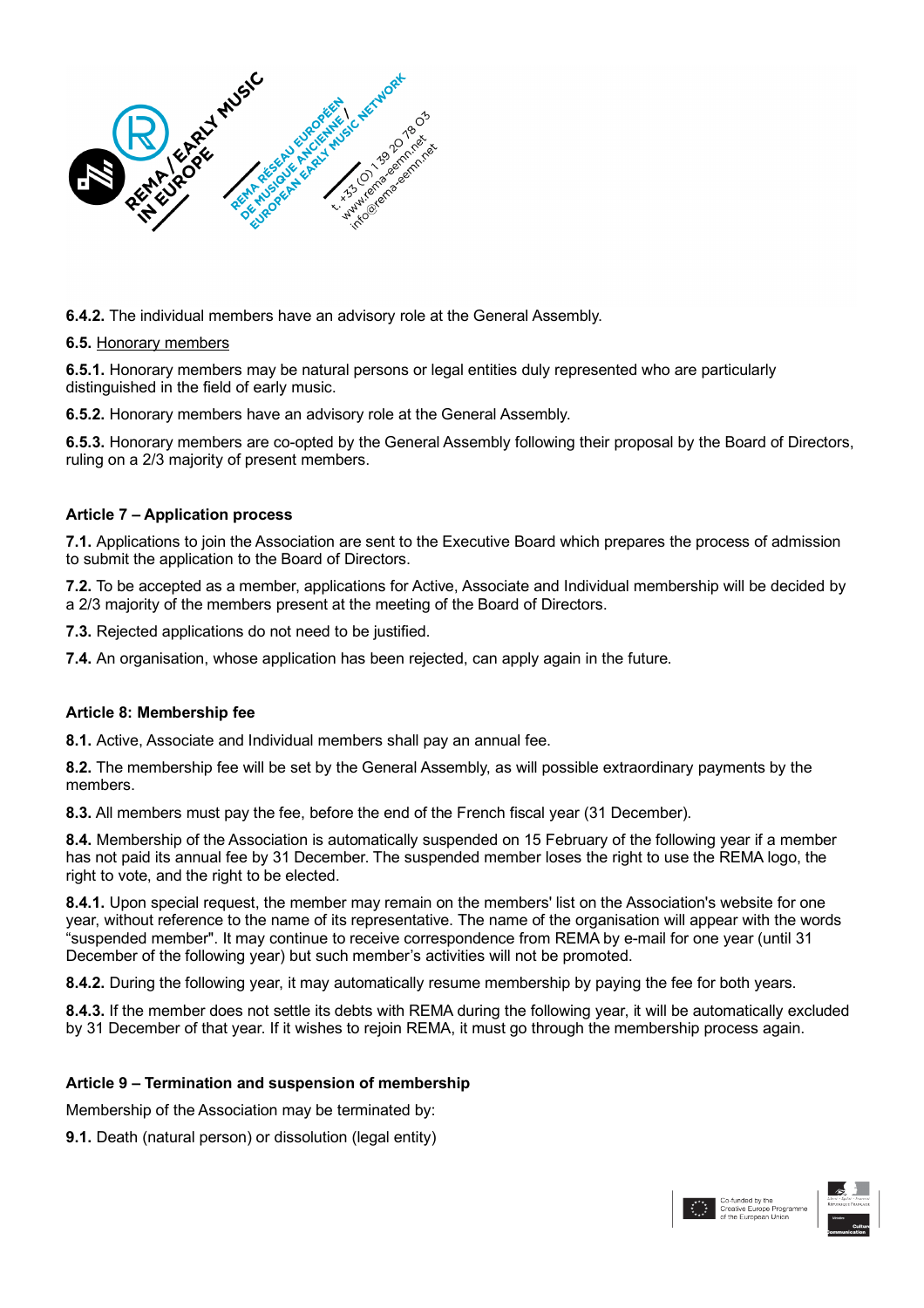

**9.2.** Written resignation of the member sent to the President of the Association

**9.3.** Striking off by the Board of Directors due to failure to pay its membership fee, in accordance with paragraph 8.4.3.

**9.4.** Exclusion by the Board of Directors due to a violation of the Statutes or for any other serious reason. During the decision process, if it deems it to be detrimental to best interests of the Association, the Executive Board may temporarily suspend the registration of the member.

**9.5.** Before exclusion is decided upon, the member is invited to present its written explanation to the Board of Directors.

# **IV. The administrative bodies of the Association**

## **Article 10 - The administrative bodies of the Association**

**10.1.** The Association's administrative bodies are:

- a) The General Assembly
- b) The Board of Directors
- c) The Executive Board

#### **Article 11 - The General Assembly**

**11.1.** The General Assembly is the highest decision-making body in the Association.

**11.2.** The duties of the General Assembly

**11.2.1.** The General Assembly shall elect and revokes members of the Board of Directors.

**11.2.2.** The General Assembly shall designate Statutory Auditors, if necessary.

**11.2.3.** The General Assembly shall approve the balance sheet.

**11.2.4.** The General Assembly shall approve of the annual reports presented by the Board of Directors.

**11.2.5.** The General Assembly shall decide on adoption and amendment of the Association Bylaws and internal regulations.

**11.2.6.** The General Assembly shall decide on winding-up of the Association and the use of the assets if the Association is dissolved.

**11.2.7.** The General Assembly shall take all strategic decisions concerning the Association's business.

**11.3.** Composition of the General Assembly

**11.3.1.** The General Assembly is made up of representatives of all members of the Association.

**11.3.2.** All active member organisations have the right to vote at the General Assembly through an official representative, provided they have paid the requisite fees.

**11.3.3.** Each active member has one vote.



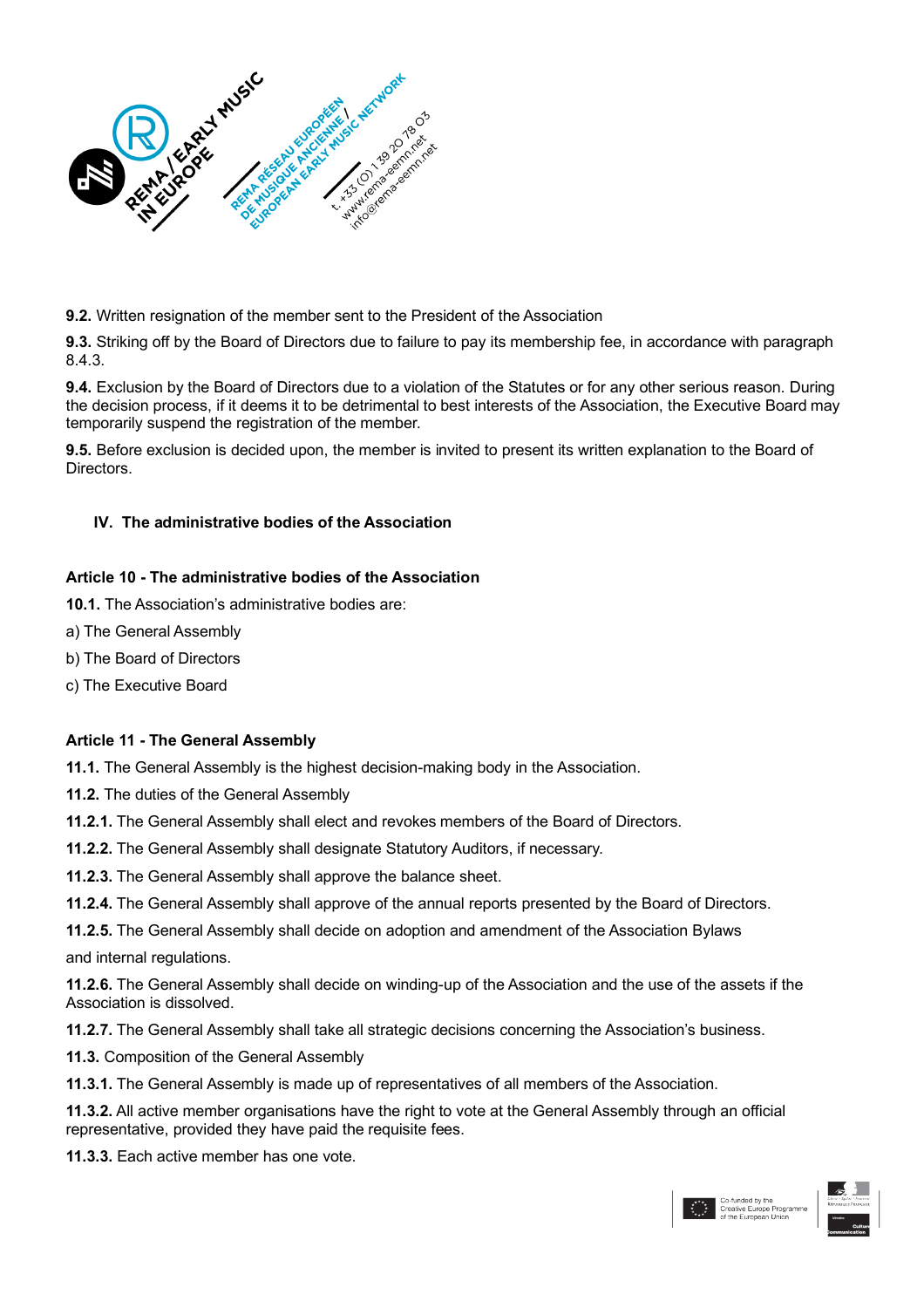

**11.3.4.** Associate, Individual and Honorary members of the Association participate in the General Assembly in an advisory capacity.

**11.3.5.** The Executive Board may invite non-members to attend the General Assembly as experts.

**11.4.** Convening the General Assembly

**11.4.1.** The General Assembly shall convene at least once a year, between January and April, in particular to approve the annual reports and the balance sheet.

**11.4.2.** The ordinary General Assembly is convened by the President of the Executive Board.

**11.4.3.** The General Assembly can also be convened by the President of the Executive Board, following a request from at least 1/3 of the active members that have paid the requisite fees.

**11.4.4.** The General Assembly can be convened by members of the Association that have paid the requisite fees if the President of the Executive Board does not convene the General Assembly within the legal time limit.

**11.4.5.** The General Assembly must be convened at least one month in advance in order to be considered valid.

**11.5.** The order of business of the General Assembly

**11.5.1.** The General Assembly follows the order of business established by the Executive Board. Only questions indicated in this agenda can be dealt with at the General Assembly.

**11.5.2.** Proposals for modification of the agenda must be sent at least 6 weeks before the General Assembly.

**11.6.** Quorum

**11.6.1.** At least 1/3 of all active members must be present or duly represented for the deliberations to be valid.

**11.6.2.** This presence, as mentioned in the preceding paragraph, not being assured, a new General Assembly is convened at least 30 minutes later. It may then deliberate regardless of the number of members present.

**11.7.** Proxies

**11.7.1** If an official representative of an active member cannot attend a meeting, he/she can delegate another representative of an active member to represent his/her organisation. For this, he/she must use an official proxy duly signed by the official representative.

**11.7.2.** Each official delegate can only act as proxy for one other organisation.

**11.7.3.** The members present at the meeting can hold a maximum of two proxies each.

**11.8.** Decisions

**11.8.1.** Decisions concerning changes to the Association Bylaws shall be made at the General Assembly with a 2/3 majority of all members present or duly represented.

**11.8.2.** Any other decision will be taken by the majority of members present or duly represented.

**11.8.3.** The deliberations are recorded in a report registered and signed by the President and the Secretary. An attendance sheet is signed by each present member and the President of the Executive Board. Proxies are also signed and added to the document.

**11.9.** The Extraordinary General Assembly

**11.9.1.** An Extraordinary General Assembly may be called if considered useful for the Association, in particular for any amendment to the Association Bylaws.

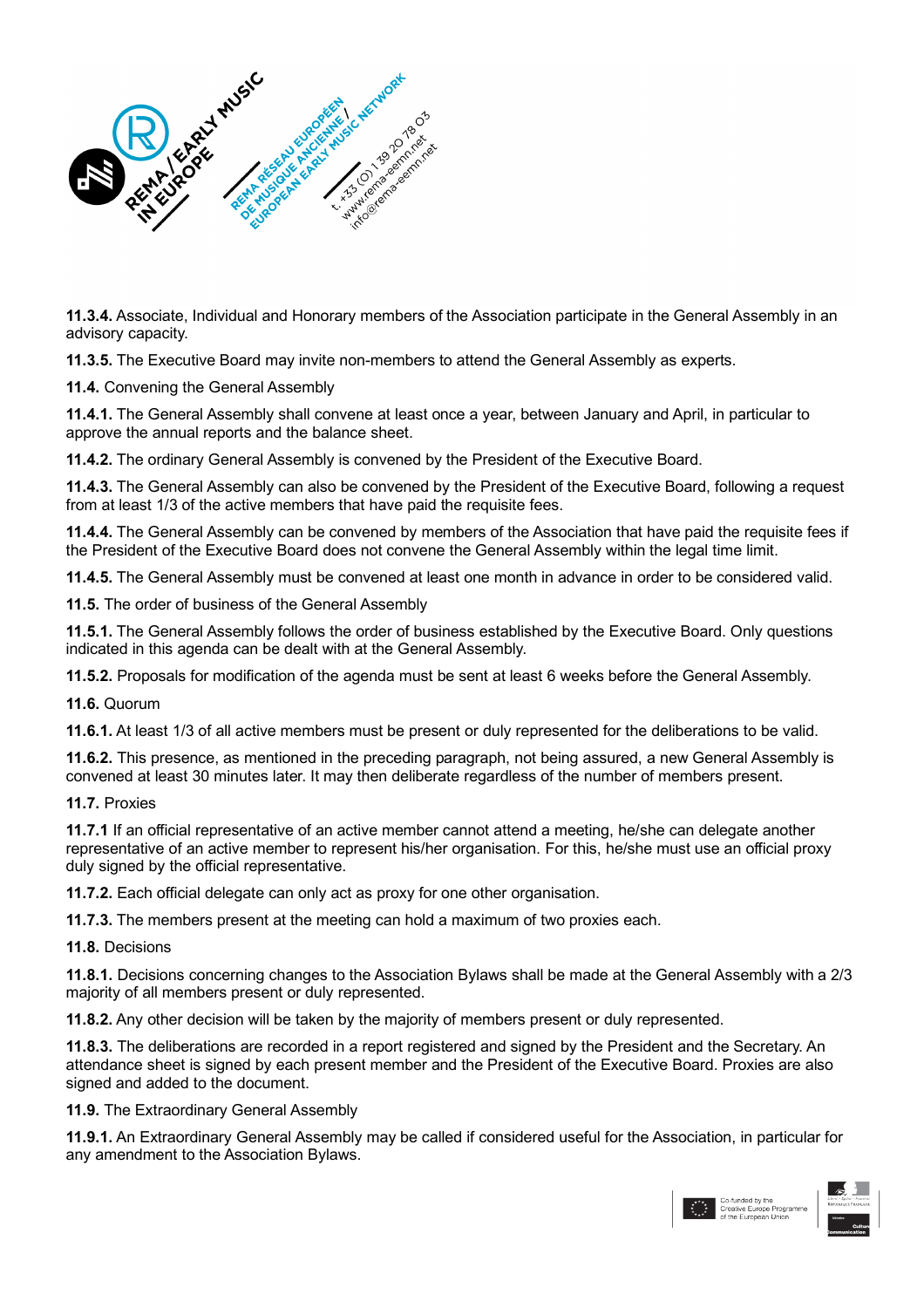

**11.9.2.** Convening the extraordinary General Assembly is subject to the same rules as for the ordinary General Assembly.

**11.9.3.** For the required presence and majorities, the rules applicable to the General Assembly are applied.

#### **Article 12 – The Board of Directors**

**12.1.** The Board of Directors is the working body of the Association.

**12.2.** The responsibilities of the Board of Directors

**12.2.1.** It shall approve the annual plan of activities and the budget of the Association, presented by the Executive Board, at the latest, in December of each year for the following year.

**12.2.2.** It shall monitor all acts of management and any other activity corresponding to the Association's goals.

**12.2.3.** It shall accept or exclude members.

**12.2.4.** It shall approve the decisions concerning the general direction of the Association's business, upon proposal from the Executive Board.

**12.2.5.** It shall decide on internal regulations and annual budget.

**12.2.6.** It shall appoint and remove from office the members of the administrative staff, upon proposal from the Executive Board.

**12.3.** Composition of the Board of Directors

**12.3.1.** The Board of Directors is composed of maximum 20 active members, including the members

of the Executive Board.

**12.3.2.** The Board of Directors shall consist of a wide range of active members - representing a broad cross-section of countries and types of activities. In order to ensure the maximum geographical representation no country can be represented by more than 20% on the total members of the Board of Directors.

**12.4.** Election of the Board of Directors

**12.4.1.** Members of the Board of Directors are elected by the General Assembly for a period of three years.

**12.4.2.** Members of the Board of Directors may be re-elected without limit.

**12.4.3.** If a member of the Board of Directors loses his/her capacity to represent his/her organisation and is not replaced by that organisation, stand-ins will be appointed from among the candidates to the Board of Directors who were not elected according to votes received by each candidate.

**12.4.4.** If a member of the Board of Directors loses his capacity to represent his organisation, he/she is automatically removed from his post as member of the Board. His post will then be offered to the new official delegate of that Active Member, who will then represent that Member until the end of the previous delegate's mandate.

**12.5.** Convening the Board of Directors

**12.5.1.** The Board of Directors is convened by the President of the Executive Board whenever the latter considers it necessary, and at least three times a year.

**12.5.2.** A Board of Directors meeting may also be requested by 1/3 of the members of the Board of

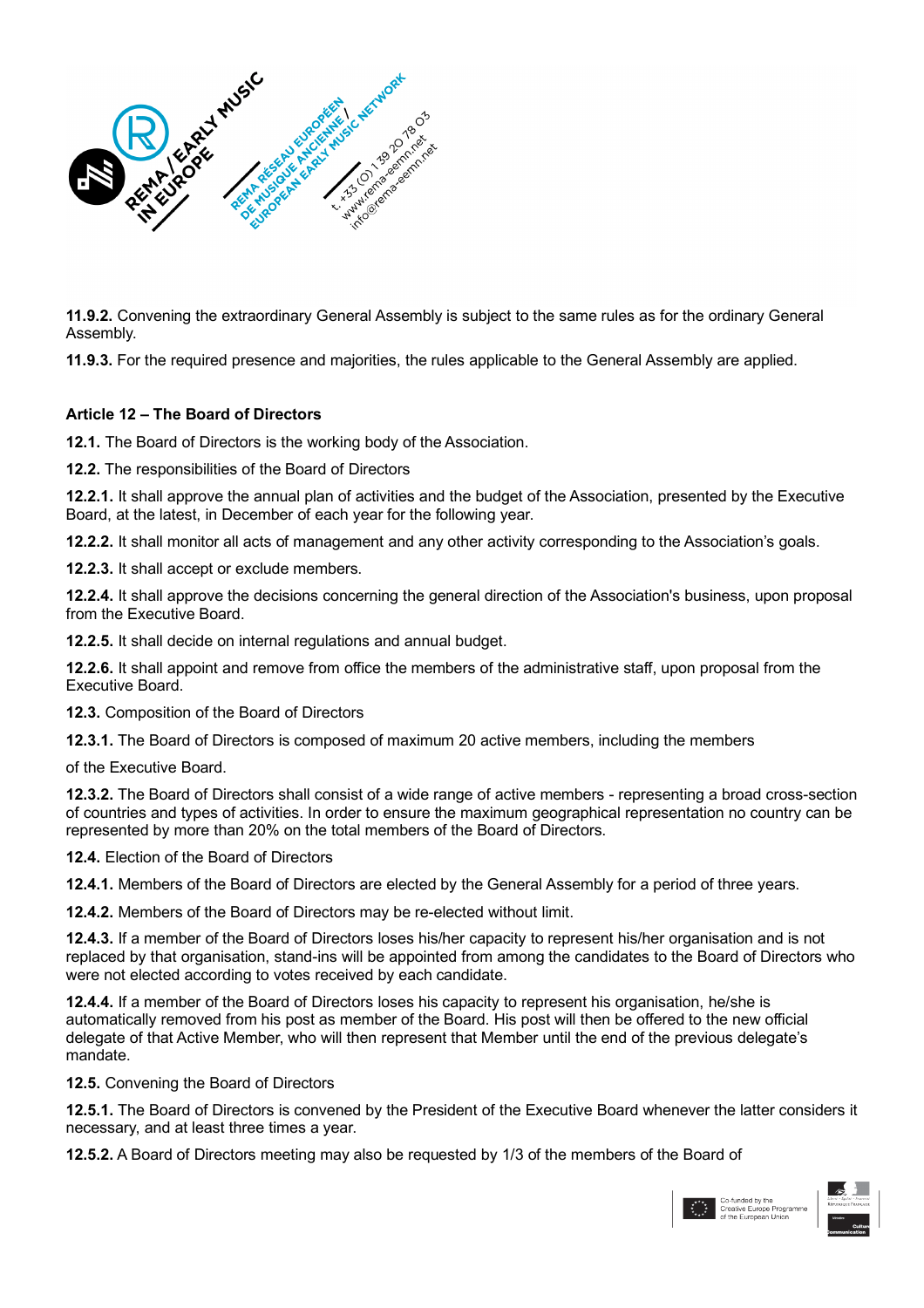

Directors.

**12.6.** Quorum and decisions

**12.6.1** The Board of Directors is chaired by the President of the Executive Board.

**12.6.2.** A quorum of 1/3 of the members of the Board of Directors is required for its decisions to be valid.

**12.6.3.** The decisions of the Board of Directors are taken by a majority.

**12.6.4.** The decisions of the Board of Directors are generally taken by open vote but it can be decided by the Board of Directors to submit certain votes to a secret poll.

**12.7.** Three successive absences without reasonable justification by a member of the Board of Directors from the meetings will result in their removal from office.

#### **Article 13 – The Executive Board**

**13.1.** Prerogatives of the Executive Board

**13.1.1.** The Executive Board shall make all decisions concerning the day-to-day activity of the Association.

**13.1.2.** The Executive Board shall represent the Association in all acts with third parties, and is vested with full authority to this effect.

**13.1.3.** The Executive Board shall represent the Association notably in court, both as claimant and defendant.

**13.1.4.** The Executive Board shall outline, accompanies and carries out the general activity of the Association, according to the guidelines set by the General Assembly and the Board of Directors.

**13.1.5.** The Executive Board shall submit the annual report and accounts to the General Assembly, as well as the proposed usage of possible surplus.

**13.1.6.** The Executive Board shall submit the annual budget and work programme of the Association to the Board of Directors.

**13.1.7.** The Executive Board shall decide on the Association's membership of other organisations.

**13.1.8.** It shall also supervise the work of the Association's Secretary-General.

**13.1.9.** It shall grant signing authority for the Association's accounts.

**13.1.10.** The tasks of the members of the Executive Board are described in REMA's Internal Regulations.

**13.2.** Composition and quorum of the Executive Board

**13.2.1.** The Executive Board is composed of 5 people:

- a President
- two Vice-Presidents
- a Secretary
- a Treasurer

**13.2.2.** To be legally functional, the Executive Board a minimum of 3 persons must be present: the

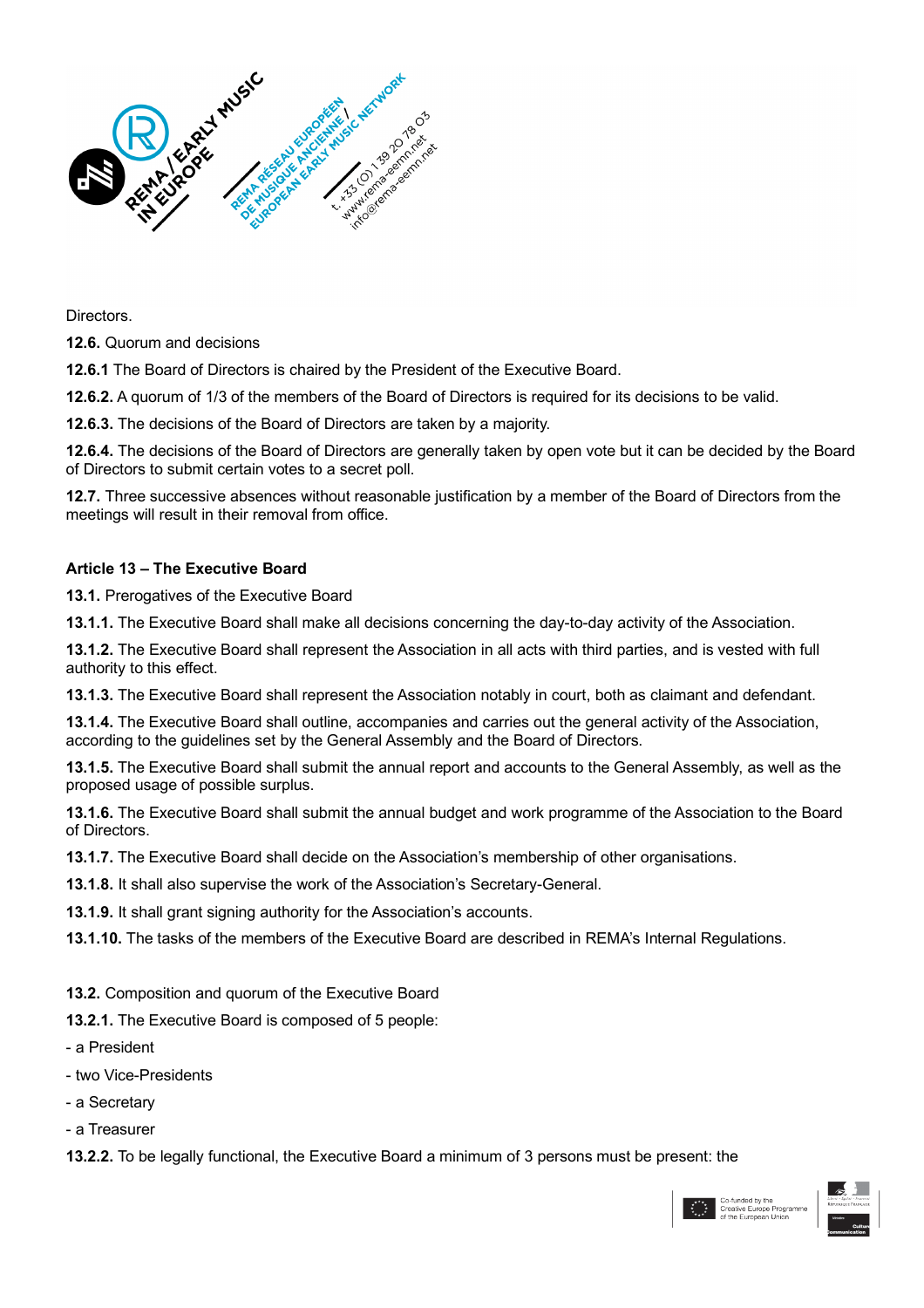

President, the Secretary and the Treasurer.

**13.2.3.** The decisions of the Executive Board are made by a majority vote.

**13.3.** Election of the Executive Board

**13.3.1.** The Executive Board is elected by the Board of Directors from its members.

**13.3.2.** Only the elected persons are authorized to be members of the Executive Board.

**13.3.3.** The members of the Executive Board are elected for a period of three years. The mandate of each member of the executive board can be renewed without limitations. However, a waiting period of three years between two mandates has to be observed.

**13.3.4.** If one or more posts on the Executive Board become vacant, the Board of Directors shall appoint new members by election the next time it convenes.

**13.3.5.** The waiting period mentioned above does not apply to the renewal of a member who has replaced another member of the Executive Board when the remaining time for the mandate was equal to or less than 12 months, representing 1/3 of the mandate of the Executive Board member who is being replaced.

#### **Article 14 - The President of the Executive Board**

**14.1.** The President of the Executive Board is also the President of the Board of Directors.

**14.2.** The President shall represent the Association in all acts with third parties, and is vested with full authority to this effect.

**14.3.** The President is authorised to act for the Association in court, both as claimant and defendant.

**14.4.** The President shall submit an annual report to the annual General Assembly.

**14.5.** The other members of the Executive Board may assist the President in his/her role as representative of the Association.

**14.6.** For specific purposes, a member of the Executive Board can be partially mandated with the authority of the President, by the President and always under the President's legal responsibility.

**14.7.** If the President is temporarily unable to act, the Vice-President is automatically vested with full authority to this effect.

#### **Article 15 – Auditors**

**15.1.** The General Assembly shall appoint one or two Statutory Auditors, as required by French law.

**15.2.** The Auditor shall inspect the Association's management and report his/her conclusions to the General Assembly.

#### **Article 16 – Committees**

**16.1.** In order to implement the Association's projects, the General Assembly or the Board of Directors may set up

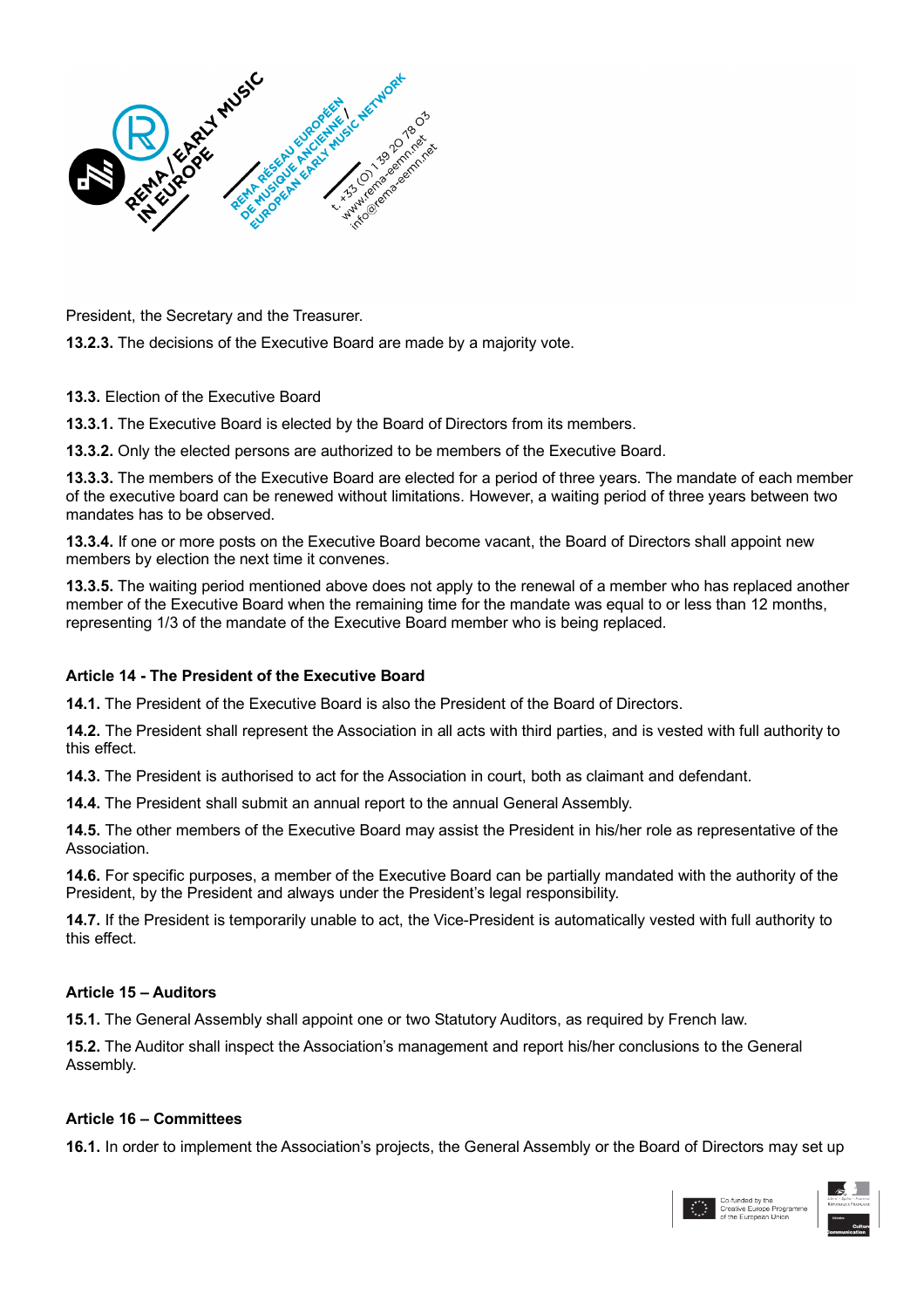

committees.

**16.2.** Committees are coordinated by the Executive Board.

# **V. The finances of the Association**

#### **Article 17 –Association Resources**

The Association's resources come from:

**17.1.** The annual fee paid by each member, the amount of which is fixed by the Board of Directors.

**17.2.** Subsidies

**17.3.** Other resources, donations and bequests, in application of the law.

# **VI. Internal Regulations**

#### **Article 18 – The Internal Regulations**

**18.1.** The Internal regulations are used to clarify various points which are not decided in the Bylaws;

especially those concerning the internal management of the association.

**18.2.** The internal regulations will be drawn up by the Board of Directors, and then approved by the General Assembly.

**18.3.** Changes in the internal regulations must be approved by the General Assembly.

#### **VII. Dissolution of the Association**

#### **Article 19 – Dissolution of the Association**

**19.1.** The Association may be dissolved by a 2/3 majority of all the active members, in a General Assembly expressly called for this purpose.

**19.2.** If the Association is dissolved, the General Assembly will name one or several liquidators of the Association's property. No member of the Association can obtain any part of this property. The remaining net assets must be allotted to one or more organisations that have similar goals, which will be specified by the extraordinary General Assembly.